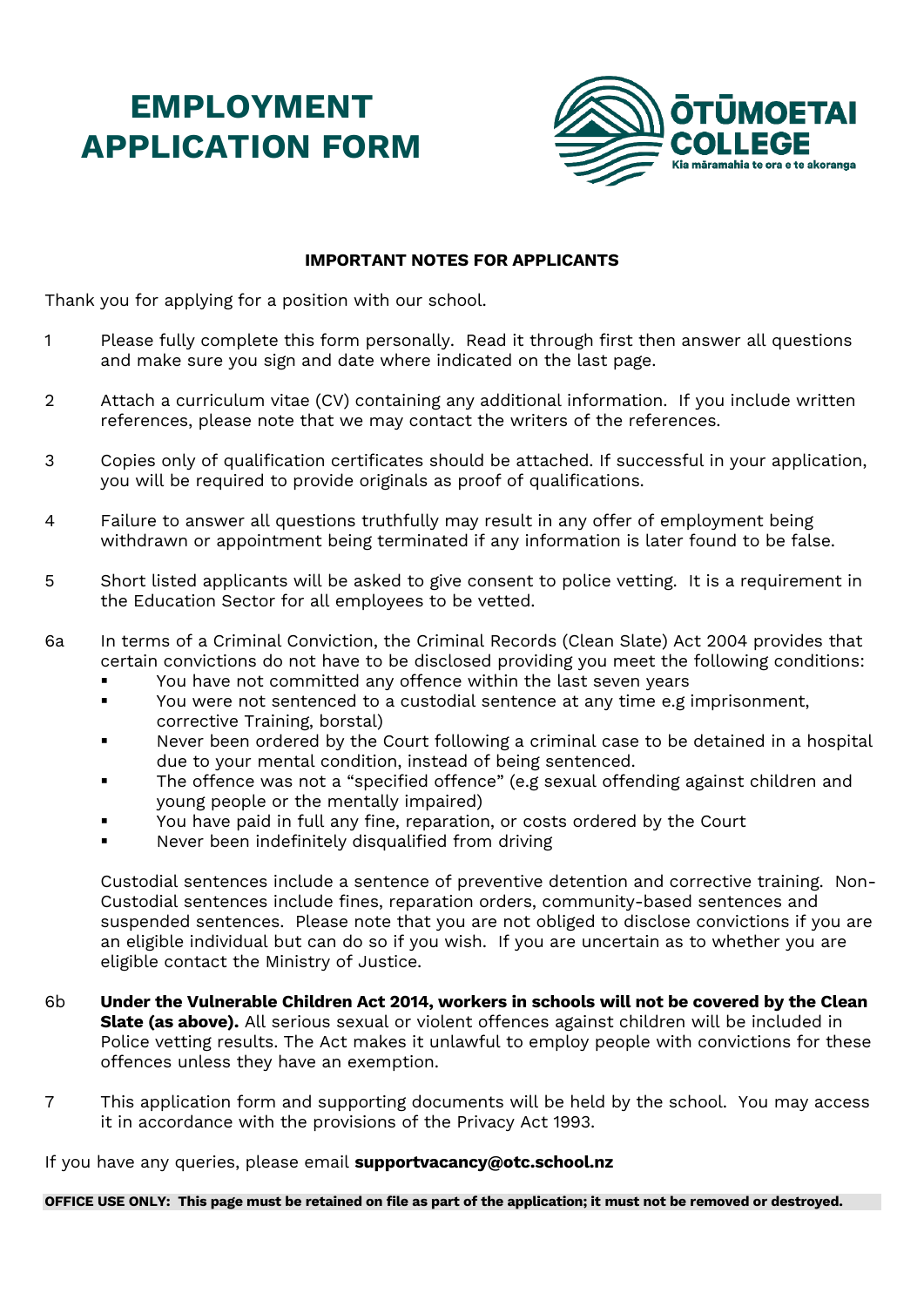# **EMPLOYMENT APPLICATION FORM**



| <b>Personal Details:</b><br>Miss Ms<br>Mrs<br>Mr<br>Contact Telephone _________________________________(work) ______________________<br>(home)<br>(email)<br>Please tick appropriate boxes:<br>Yes<br>No<br>Are you a New Zealand citizen?<br>ΙI<br>ப<br>If not, do you have: resident status /<br>П<br>П<br>$\Box$<br>□<br>$\Box$<br>Have you ever had a criminal conviction?<br>П<br>(convictions that fall under the clean slate scheme do not<br>Have to be disclosed)<br>If "Yes" please detail:<br>Have you ever received a police diversion for an offence?<br>$\Box$<br>П<br>If "Yes" please detail:<br>Have you been convicted of a driving offence which resulted in<br>$\Box$<br>temporary or permanent loss of licence, or imprisonment?<br>If "Yes" please detail:<br>Are you awaiting sentencing/currently having charges pending?<br>If "Yes" please state the nature of the convictions/cases pending:<br>In addition to other information provided are there any other factors that we<br>ΙI<br>⊔<br>should know to assess your suitability for appointment and ability to do the job?<br>If "Yes", please elaborate:<br>Have you had any injury or medical condition caused by gradual process,<br>disease or infection, such as occupational overuse syndrome, stress or<br>repetitive strain injuries, which the tasks of this job may aggravate or<br>contribute to?<br>If "Yes" please detail:<br>If relevant to this position, do you have a current driver's licence?<br>ΙI<br>If you have Driving Restrictions, please give detail: |         |  |  | Closing Date: _______________ |
|--------------------------------------------------------------------------------------------------------------------------------------------------------------------------------------------------------------------------------------------------------------------------------------------------------------------------------------------------------------------------------------------------------------------------------------------------------------------------------------------------------------------------------------------------------------------------------------------------------------------------------------------------------------------------------------------------------------------------------------------------------------------------------------------------------------------------------------------------------------------------------------------------------------------------------------------------------------------------------------------------------------------------------------------------------------------------------------------------------------------------------------------------------------------------------------------------------------------------------------------------------------------------------------------------------------------------------------------------------------------------------------------------------------------------------------------------------------------------------------------------------------------------------------------------------------|---------|--|--|-------------------------------|
|                                                                                                                                                                                                                                                                                                                                                                                                                                                                                                                                                                                                                                                                                                                                                                                                                                                                                                                                                                                                                                                                                                                                                                                                                                                                                                                                                                                                                                                                                                                                                              |         |  |  |                               |
|                                                                                                                                                                                                                                                                                                                                                                                                                                                                                                                                                                                                                                                                                                                                                                                                                                                                                                                                                                                                                                                                                                                                                                                                                                                                                                                                                                                                                                                                                                                                                              |         |  |  |                               |
|                                                                                                                                                                                                                                                                                                                                                                                                                                                                                                                                                                                                                                                                                                                                                                                                                                                                                                                                                                                                                                                                                                                                                                                                                                                                                                                                                                                                                                                                                                                                                              | Surname |  |  |                               |
|                                                                                                                                                                                                                                                                                                                                                                                                                                                                                                                                                                                                                                                                                                                                                                                                                                                                                                                                                                                                                                                                                                                                                                                                                                                                                                                                                                                                                                                                                                                                                              |         |  |  |                               |
|                                                                                                                                                                                                                                                                                                                                                                                                                                                                                                                                                                                                                                                                                                                                                                                                                                                                                                                                                                                                                                                                                                                                                                                                                                                                                                                                                                                                                                                                                                                                                              |         |  |  |                               |
|                                                                                                                                                                                                                                                                                                                                                                                                                                                                                                                                                                                                                                                                                                                                                                                                                                                                                                                                                                                                                                                                                                                                                                                                                                                                                                                                                                                                                                                                                                                                                              |         |  |  |                               |
|                                                                                                                                                                                                                                                                                                                                                                                                                                                                                                                                                                                                                                                                                                                                                                                                                                                                                                                                                                                                                                                                                                                                                                                                                                                                                                                                                                                                                                                                                                                                                              |         |  |  |                               |
|                                                                                                                                                                                                                                                                                                                                                                                                                                                                                                                                                                                                                                                                                                                                                                                                                                                                                                                                                                                                                                                                                                                                                                                                                                                                                                                                                                                                                                                                                                                                                              |         |  |  |                               |
|                                                                                                                                                                                                                                                                                                                                                                                                                                                                                                                                                                                                                                                                                                                                                                                                                                                                                                                                                                                                                                                                                                                                                                                                                                                                                                                                                                                                                                                                                                                                                              |         |  |  |                               |
|                                                                                                                                                                                                                                                                                                                                                                                                                                                                                                                                                                                                                                                                                                                                                                                                                                                                                                                                                                                                                                                                                                                                                                                                                                                                                                                                                                                                                                                                                                                                                              |         |  |  |                               |
|                                                                                                                                                                                                                                                                                                                                                                                                                                                                                                                                                                                                                                                                                                                                                                                                                                                                                                                                                                                                                                                                                                                                                                                                                                                                                                                                                                                                                                                                                                                                                              |         |  |  |                               |
|                                                                                                                                                                                                                                                                                                                                                                                                                                                                                                                                                                                                                                                                                                                                                                                                                                                                                                                                                                                                                                                                                                                                                                                                                                                                                                                                                                                                                                                                                                                                                              |         |  |  |                               |
|                                                                                                                                                                                                                                                                                                                                                                                                                                                                                                                                                                                                                                                                                                                                                                                                                                                                                                                                                                                                                                                                                                                                                                                                                                                                                                                                                                                                                                                                                                                                                              |         |  |  |                               |
|                                                                                                                                                                                                                                                                                                                                                                                                                                                                                                                                                                                                                                                                                                                                                                                                                                                                                                                                                                                                                                                                                                                                                                                                                                                                                                                                                                                                                                                                                                                                                              |         |  |  |                               |
|                                                                                                                                                                                                                                                                                                                                                                                                                                                                                                                                                                                                                                                                                                                                                                                                                                                                                                                                                                                                                                                                                                                                                                                                                                                                                                                                                                                                                                                                                                                                                              |         |  |  |                               |
|                                                                                                                                                                                                                                                                                                                                                                                                                                                                                                                                                                                                                                                                                                                                                                                                                                                                                                                                                                                                                                                                                                                                                                                                                                                                                                                                                                                                                                                                                                                                                              |         |  |  |                               |
|                                                                                                                                                                                                                                                                                                                                                                                                                                                                                                                                                                                                                                                                                                                                                                                                                                                                                                                                                                                                                                                                                                                                                                                                                                                                                                                                                                                                                                                                                                                                                              |         |  |  |                               |
|                                                                                                                                                                                                                                                                                                                                                                                                                                                                                                                                                                                                                                                                                                                                                                                                                                                                                                                                                                                                                                                                                                                                                                                                                                                                                                                                                                                                                                                                                                                                                              |         |  |  |                               |
|                                                                                                                                                                                                                                                                                                                                                                                                                                                                                                                                                                                                                                                                                                                                                                                                                                                                                                                                                                                                                                                                                                                                                                                                                                                                                                                                                                                                                                                                                                                                                              |         |  |  |                               |
|                                                                                                                                                                                                                                                                                                                                                                                                                                                                                                                                                                                                                                                                                                                                                                                                                                                                                                                                                                                                                                                                                                                                                                                                                                                                                                                                                                                                                                                                                                                                                              |         |  |  |                               |
|                                                                                                                                                                                                                                                                                                                                                                                                                                                                                                                                                                                                                                                                                                                                                                                                                                                                                                                                                                                                                                                                                                                                                                                                                                                                                                                                                                                                                                                                                                                                                              |         |  |  |                               |
|                                                                                                                                                                                                                                                                                                                                                                                                                                                                                                                                                                                                                                                                                                                                                                                                                                                                                                                                                                                                                                                                                                                                                                                                                                                                                                                                                                                                                                                                                                                                                              |         |  |  |                               |
|                                                                                                                                                                                                                                                                                                                                                                                                                                                                                                                                                                                                                                                                                                                                                                                                                                                                                                                                                                                                                                                                                                                                                                                                                                                                                                                                                                                                                                                                                                                                                              |         |  |  |                               |
|                                                                                                                                                                                                                                                                                                                                                                                                                                                                                                                                                                                                                                                                                                                                                                                                                                                                                                                                                                                                                                                                                                                                                                                                                                                                                                                                                                                                                                                                                                                                                              |         |  |  |                               |
|                                                                                                                                                                                                                                                                                                                                                                                                                                                                                                                                                                                                                                                                                                                                                                                                                                                                                                                                                                                                                                                                                                                                                                                                                                                                                                                                                                                                                                                                                                                                                              |         |  |  |                               |
|                                                                                                                                                                                                                                                                                                                                                                                                                                                                                                                                                                                                                                                                                                                                                                                                                                                                                                                                                                                                                                                                                                                                                                                                                                                                                                                                                                                                                                                                                                                                                              |         |  |  |                               |
|                                                                                                                                                                                                                                                                                                                                                                                                                                                                                                                                                                                                                                                                                                                                                                                                                                                                                                                                                                                                                                                                                                                                                                                                                                                                                                                                                                                                                                                                                                                                                              |         |  |  |                               |
|                                                                                                                                                                                                                                                                                                                                                                                                                                                                                                                                                                                                                                                                                                                                                                                                                                                                                                                                                                                                                                                                                                                                                                                                                                                                                                                                                                                                                                                                                                                                                              |         |  |  |                               |
|                                                                                                                                                                                                                                                                                                                                                                                                                                                                                                                                                                                                                                                                                                                                                                                                                                                                                                                                                                                                                                                                                                                                                                                                                                                                                                                                                                                                                                                                                                                                                              |         |  |  |                               |
|                                                                                                                                                                                                                                                                                                                                                                                                                                                                                                                                                                                                                                                                                                                                                                                                                                                                                                                                                                                                                                                                                                                                                                                                                                                                                                                                                                                                                                                                                                                                                              |         |  |  |                               |
|                                                                                                                                                                                                                                                                                                                                                                                                                                                                                                                                                                                                                                                                                                                                                                                                                                                                                                                                                                                                                                                                                                                                                                                                                                                                                                                                                                                                                                                                                                                                                              |         |  |  |                               |
|                                                                                                                                                                                                                                                                                                                                                                                                                                                                                                                                                                                                                                                                                                                                                                                                                                                                                                                                                                                                                                                                                                                                                                                                                                                                                                                                                                                                                                                                                                                                                              |         |  |  |                               |
|                                                                                                                                                                                                                                                                                                                                                                                                                                                                                                                                                                                                                                                                                                                                                                                                                                                                                                                                                                                                                                                                                                                                                                                                                                                                                                                                                                                                                                                                                                                                                              |         |  |  |                               |
|                                                                                                                                                                                                                                                                                                                                                                                                                                                                                                                                                                                                                                                                                                                                                                                                                                                                                                                                                                                                                                                                                                                                                                                                                                                                                                                                                                                                                                                                                                                                                              |         |  |  |                               |
|                                                                                                                                                                                                                                                                                                                                                                                                                                                                                                                                                                                                                                                                                                                                                                                                                                                                                                                                                                                                                                                                                                                                                                                                                                                                                                                                                                                                                                                                                                                                                              |         |  |  |                               |